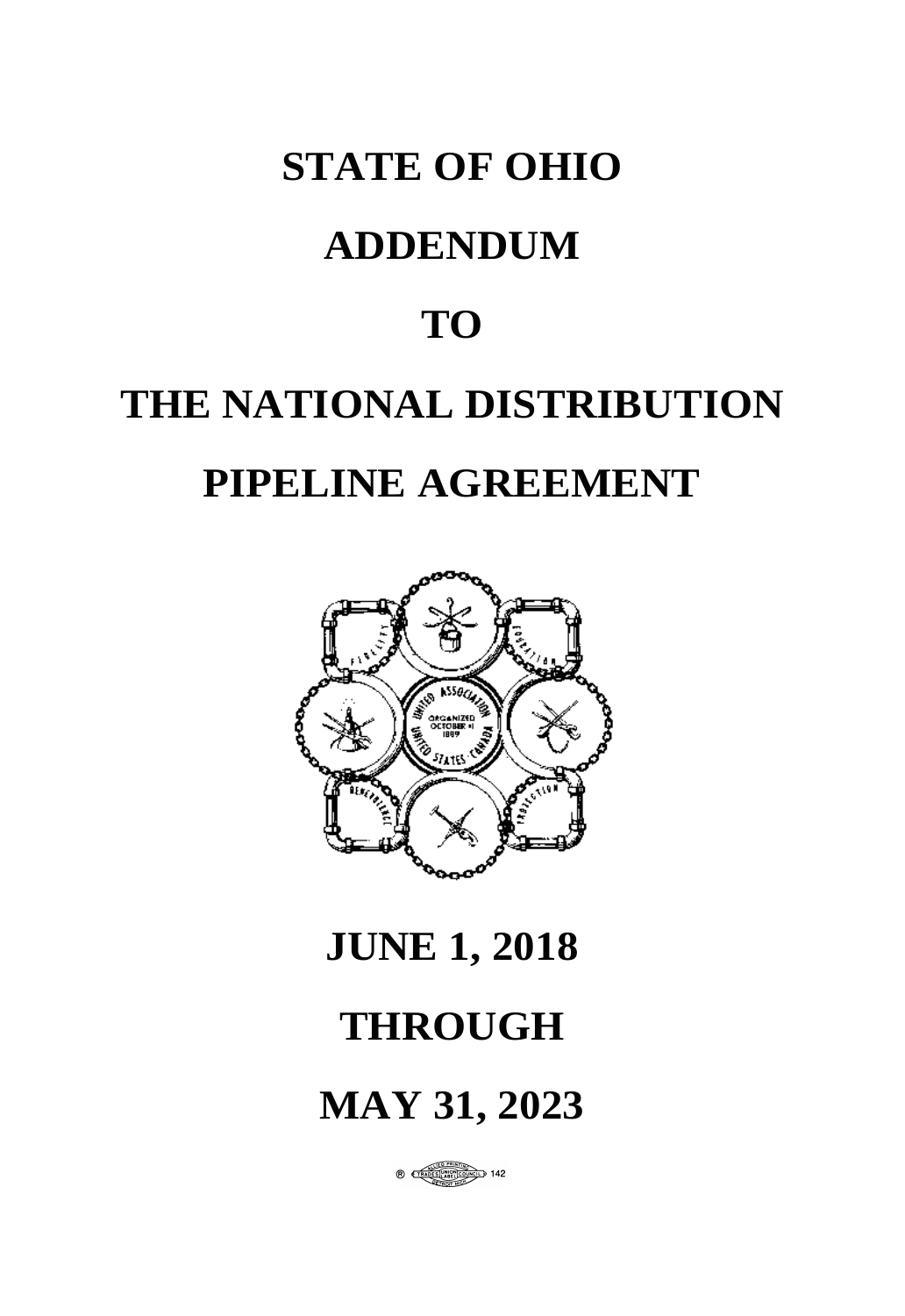## **TABLE OF CONTENTS**

| <b>INDEX</b> |                                                      | <b>PAGE</b> |
|--------------|------------------------------------------------------|-------------|
| Article I    |                                                      |             |
| Article II   |                                                      |             |
| Article III  |                                                      |             |
| Article IV   |                                                      |             |
| Article V    |                                                      |             |
| Article VI   | Job Notification, Pre-Job Conference & Enforcement 9 |             |
| Article VII  |                                                      |             |
| Article VIII |                                                      |             |
| Article IX   |                                                      |             |
| Article X    |                                                      |             |
| Article XI   |                                                      |             |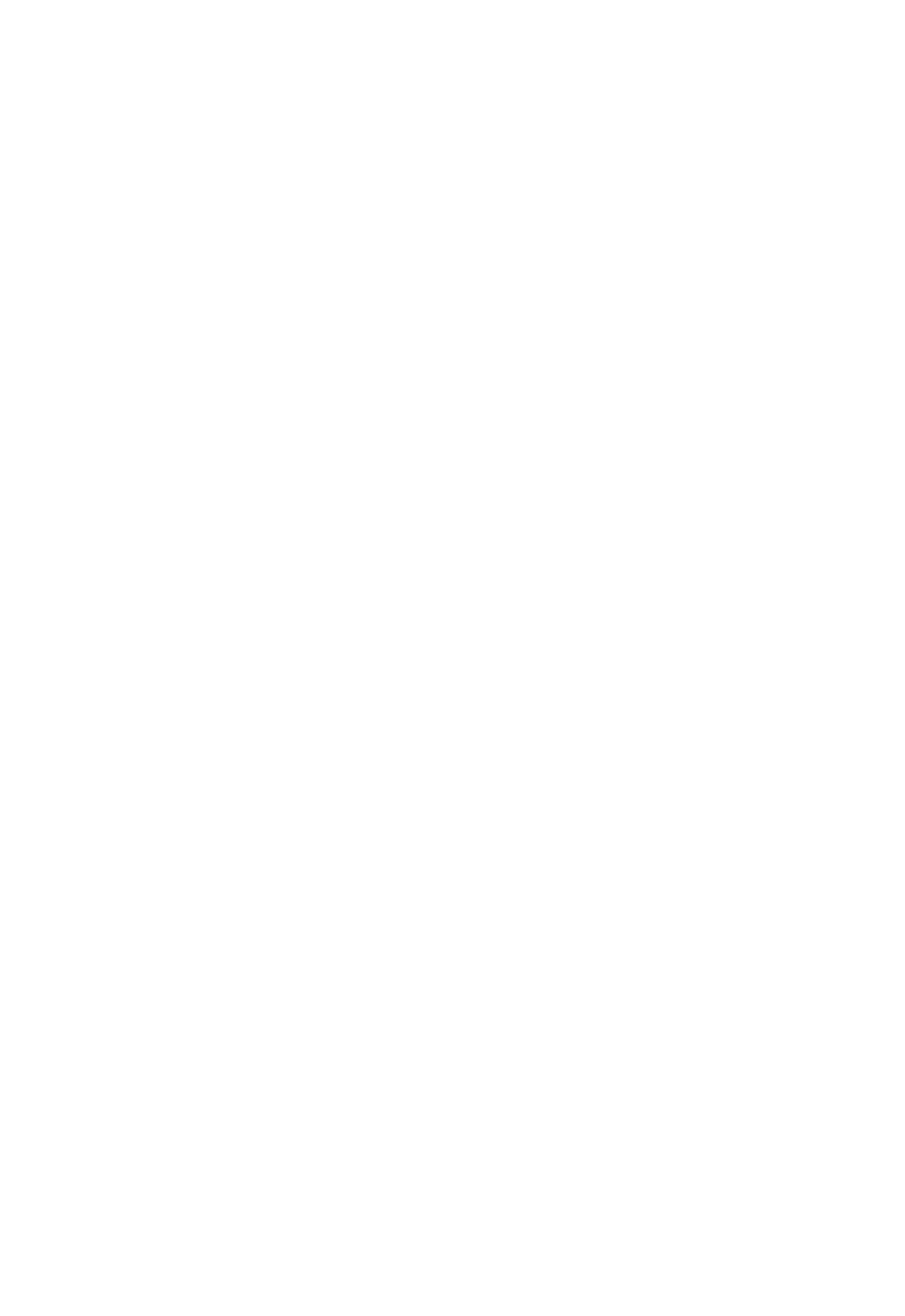The undersigned Employer, by its duly authorized representative, hereby certifies that it has read and agrees to be bound and to abide by all the terms and conditions of the National Distribution Pipeline Agreement ("National Agreement" or "Agreement") as currently in effect, or as modified in the future, by and between the United Association of Journeymen and Apprentices of the Plumbing and Pipe Fitting Industry of the United States and Canada, AFL-CIO ("United Association" or "Union") and the Distribution Contractors Association ("DCA"), the same if party thereto; except, however, that for work performed under said Agreement in the State of Ohio, the terms of said Agreement shall be modified by this Addendum ("Addendum") orfuture Addendum, which shall control with respect to such modifications.

#### **ARTICLE I COVERAGE AND JURISDICTION**

- A. This Addendum shall apply to and cover all gas distribution pipeline construction work coming within the State of Ohio.
- B. Except where provided herein, this Addendum is intended to supplement, not replace the National Agreement. If any provision of this Addendum is in conflict with a provision of the National Agreement, the provision of this Addendum shall prevail and shall supersede the provision of the National Agreement.
- C. This Agreement covers the rates of pay, rules and working conditions of all Journeymen Welders and Apprentice-Helper/Fusers engaged in the construction, installation, pipe fabrication, testing, treating and reconditioning of gas distribution pipelines, including portions of such pipelines within cities, towns, subdivisions, or suburban areas of within legal easements secured by the utility company for the purpose of containing piping, meters, or any gas appurtenance, private property boundaries, up to and including the meter settings of private, industry, government, or other premises considered a part of the gas distribution system. Such pipeline construction, installation, testing, treating or re-conditioning of pipe commonly referred to as distribution systems, including work on town border stations and all work downstream of the town border station, more clearly defined by the schematic drawings attached hereto as **Exhibit A.**
- D. Journeymen Welders and Apprentice-Helper/Fusers, covered by this Agreement shall perform all work in connection with cutting, bending, pipe fabricating, fitting, threading, tapping, aligning, and making of all joints by any mode or method and, insofar as practicable, the Employees covered by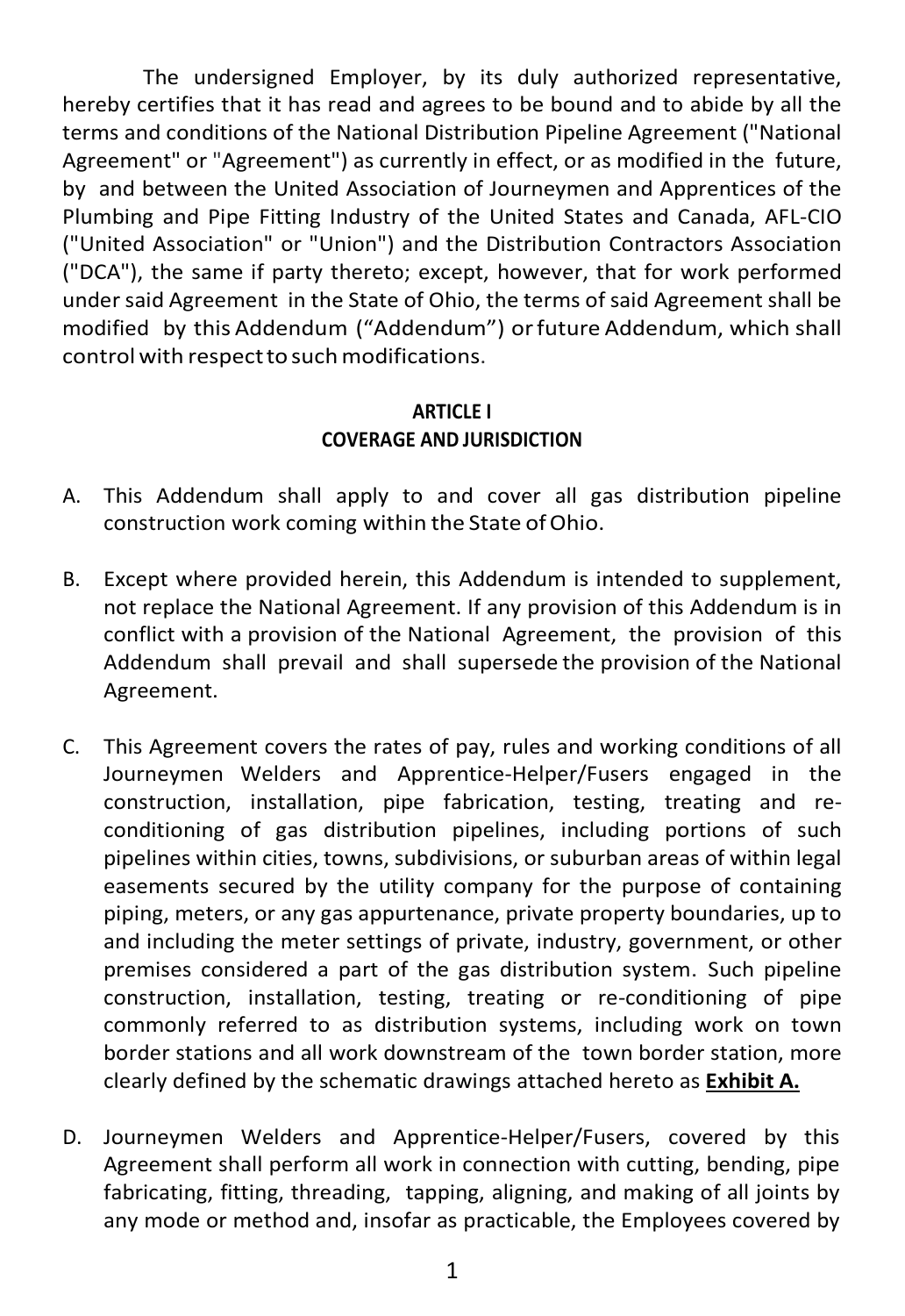this Agreement shall be assigned all other work falling within the jurisdiction of the Union.

#### **ARTICLE II CLASSIFICATIONS**

#### A. **JOURNEYMAN WELDER**

Shall be a person employed in the Gas Distribution Industry who possesses the ability to pass a gas utility company's pipe welder qualification test and must have at least five (5) years of experience in the piping industry and must be able to pass the qualification tests to become a UA Journeyman Welder.

#### B. **APPRENTICE HELPER**

APPRENTICE-HELPER shall be a person employed in the Gas Distribution Industry who is learning to be a Journeyman Welder. He shall perform or assist in performing work covered under this Addendum. Before obtaining Journeyman Welder status, he must have at least five (5) years of experience in the piping industry and shall pass the UA qualification tests. He may also work as a member of a composite crew. An Apprentice-Helper who has qualified for the gas utility company may perform work as a welder so long as he is paid the applicable rate. The vacancy created by this temporary reclassification shall be filled by another Apprentice-Helper as defined in this Agreement.

#### C. **FUSER**

FUSER shall be a person employed in the Gas Distribution Industry who is qualified by training, skill and experience in the joining of plastic gas distribution pipe and transition piping from plastic to steel, meter settings and meter relocation piping.

#### D. **TRAINEE**

TRAINEE shall be a person employed in the Gas Distribution Industry with less than ninety (90) days' experience in the trade. By attendance, conduct, and performance, he/she shall work towards attaining Operator Qualifications and progress to Apprentice-Helper or Fuser status after ninety (90) days from date of employment. A Trainee may be used only if the Union is unable to supply an Apprentice-Helper or Fuser upon request by the Employer.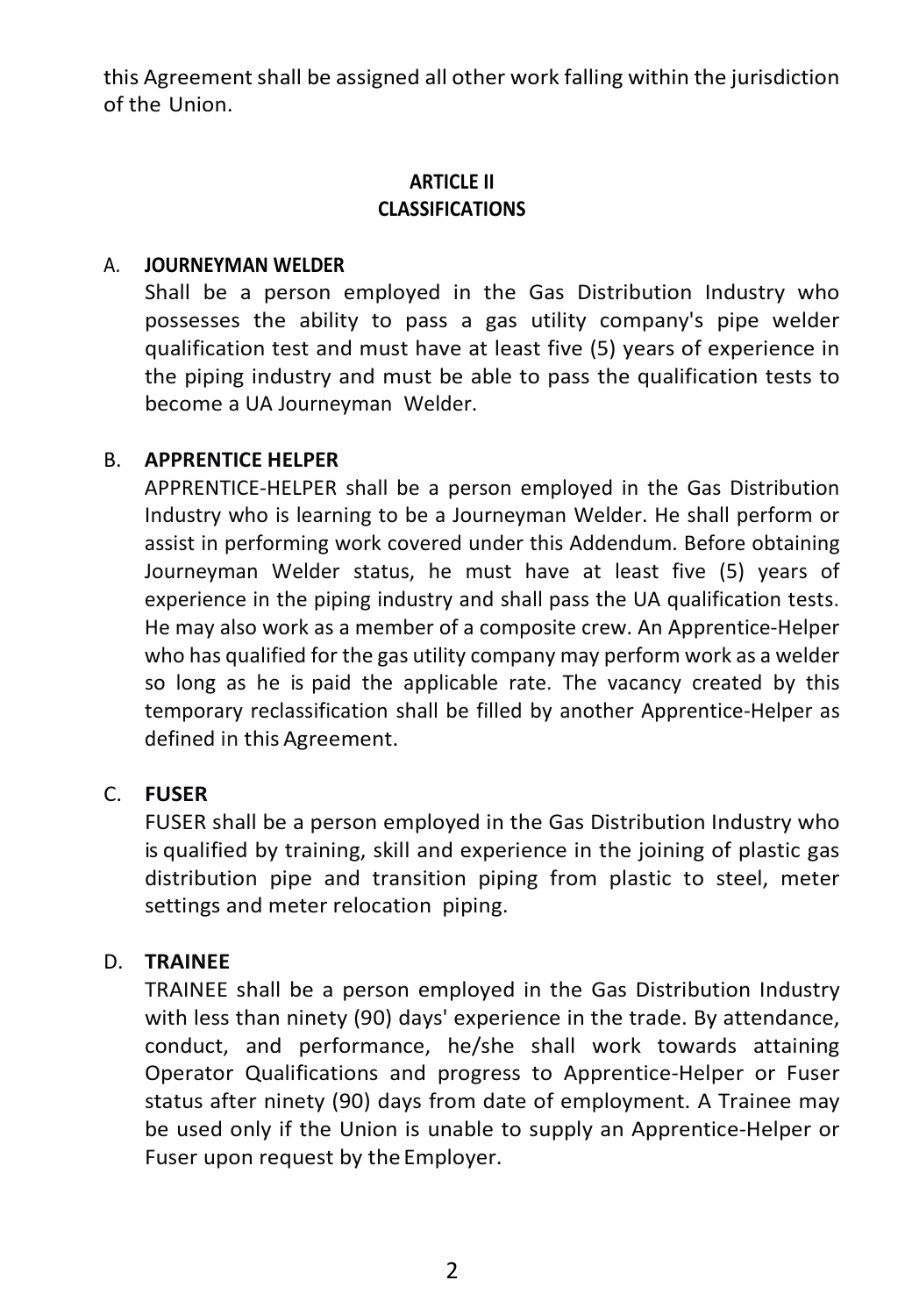#### **ARTICLE III HIRING PROCEDURES**

- A. The Employer shall hire all Employees covered by this Agreement through Local 190. Local 190 will refer applicants for employment on a nondiscriminatory and non-exclusive basis.
- B. Once the original crew has been established, the Employer shall have the right to keep such crew on all work throughout the State of Ohio.
- C. On steel welded pipe, the Employer shall employ a Journeyman Welder and Apprentice-Helper on each crew installing services two (2) inches and above in diameter. On the installation of services two (2) inches and below in diameter, the Employer shall employ one (1) Journeyman Welder. The Employershallemployone (1)JourneymanWelder andone (1)Apprentice-Helper on each crew installing mains up to eight (8) inches in diameter. On installation of mains over eight (8) inchesin diameter, the Employer shall employ one (1)Journeyman Welder and one (1) Apprentice-Helper; if more than one (1) Journeyman Welder is needed, an additional Apprentice-Helper shall be hired to work with the Journeyman Welder.
- D. On Gas Distribution work done by modes or methods other than welding, the Employer shall employ one (1) Journeyman Welder, Apprentice-Helper, or Fuser at the Employer's option on work up to six (6) inches in diameter. On work six (6) inches in diameter and larger, the Employer shall employ one (1) Journeyman Welder, Apprentice-Helper, or Fuser, plus one (1) additional UA crewperson in accordance with Article V(B) of the National Agreement.
- E. The welding rig rate will be negotiated between the Employer and the Journeyman Welder.

### **ARTICLE IV WAGES AND BENEFITS**

A. Wages and fringe benefit contributions shall be paid according to the following Zones:

**(Zone 1)** shall consist of the following three (3) counties: Cuyahoga, Geauga, and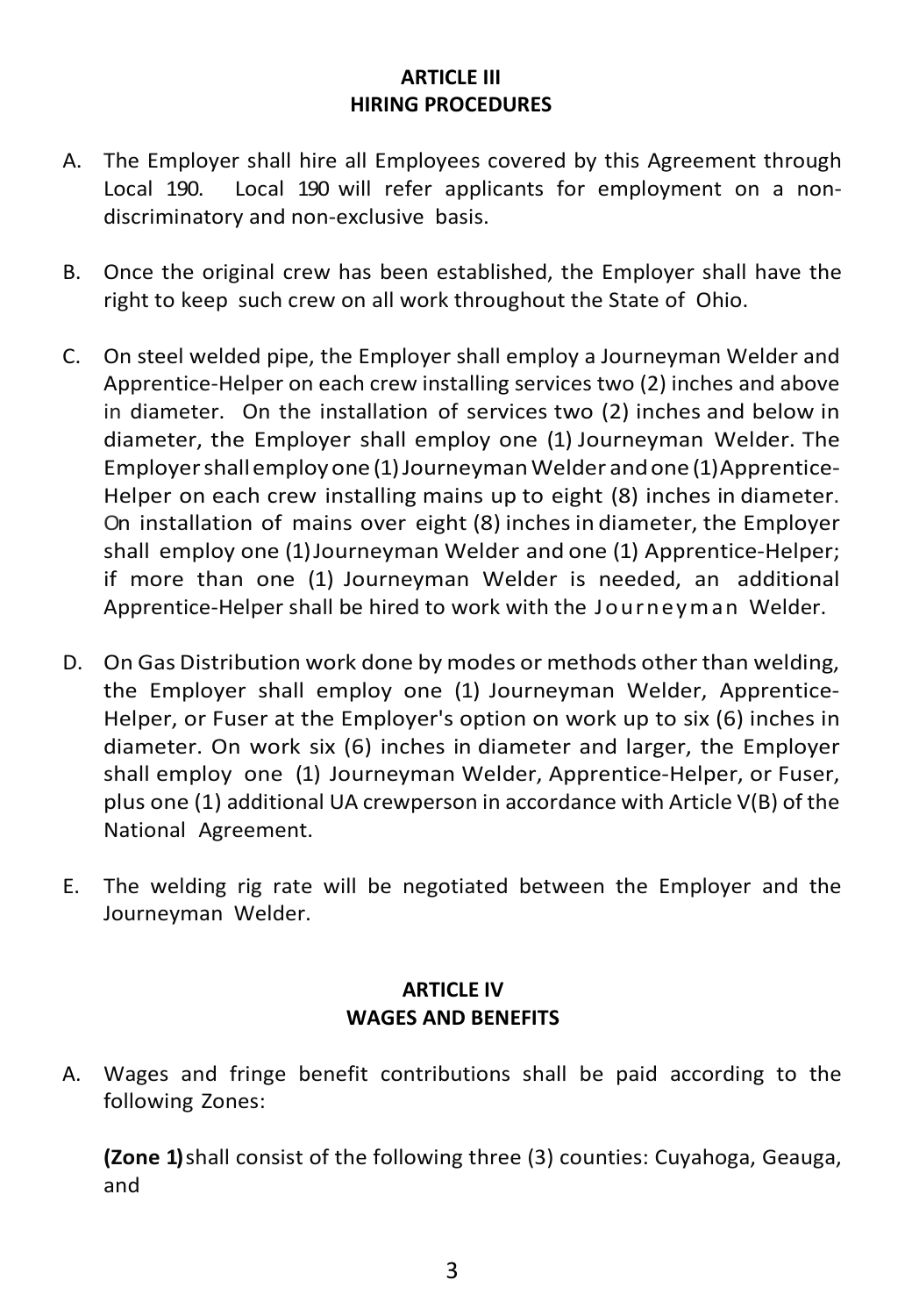**(Zone 2)** shall consist of the following thirteen (13) counties: Ashtabula, Erie, Huron, Lucas, Mahoning, Medina, Ottawa, Portage, Sandusky, Seneca, Summit, Trumbull, and Wood.

**(Zone 3)** shall consist of the following seventy-two (72) counties: Adams, Allen, Ashland, Athens, Auglaize, Belmont, Brown, Butler, Carroll, Champaign, Clark, Clermont, Clinton, Columbiana, Coshocton, Crawford, Darke, Defiance, Delaware, Fairfield, Fayette, Franklin, Fulton, Gallia, Greene, Guernsey, Hamilton, Hancock, Hardin, Harrison, Henry, Highland, Hocking, Holmes, Jackson, Jefferson, Knox, Lawrence, Licking, Logan, Madison, Marion, Meigs, Mercer, Miami, Monroe, Montgomery, Morgan, Morrow, Muskingum, Noble, Paulding, Perry, Pickaway, Pike, Preble, Putnam, Richland, Ross, Scioto, Seneca, Shelby, Stark, Tuscarawas, Union, Vanwert, Vinton, Warren, Washington, Wayne, Williams, and Wyandot.

- B. For the period of June 1, 2018 through May 31, 2019, the Employer shall pay wages and benefits in accordance with the attached Schedule **(see Exhibit B).**
- C. The Apprentice-Helper and Fuser will receive the higher of the hourly total package rate listed in **Exhibit B** or the Laborer's Total Package Rate for the area in which the job is located. (Zones I, II, andIll).
- D. The following rate increase will go into effect on June 1, 2018, June 1, 2019, June 1, 2020, June 1, 2021 and June 1, 2022, respectively, subject to allocations of wages and fringe benefits decided by the Union. The Union will issue revised Exhibits B each year of the Agreement reflecting the Union'sannual allocations.

| 2018   | 2019   | 2020   | 2021   | 2022   |
|--------|--------|--------|--------|--------|
| \$1.89 | \$1.96 | \$2.03 | \$2.11 | \$2.19 |
|        |        |        |        |        |
| 1.17   | 1.20   | 1.24   | 1.28   | 1.32   |
|        |        |        |        |        |
| 1.08   | 1.12   | 1.15   | 1.18   | 1.22   |
|        |        |        |        |        |
| 1.05   | 1.08   | 1.11   | 1.15   | 1.18   |
|        |        |        |        |        |

**NOTE:** The Trainee shall be paid a base wage rate that is 85% of the Apprentice-Helper/Fuser base wage rate for a period of, and not to exceed, 90 days from date of employment. The Trainee shall receive the same fringe benefit contributions as the Apprentice-Helper and Fuser. Notification shall be made by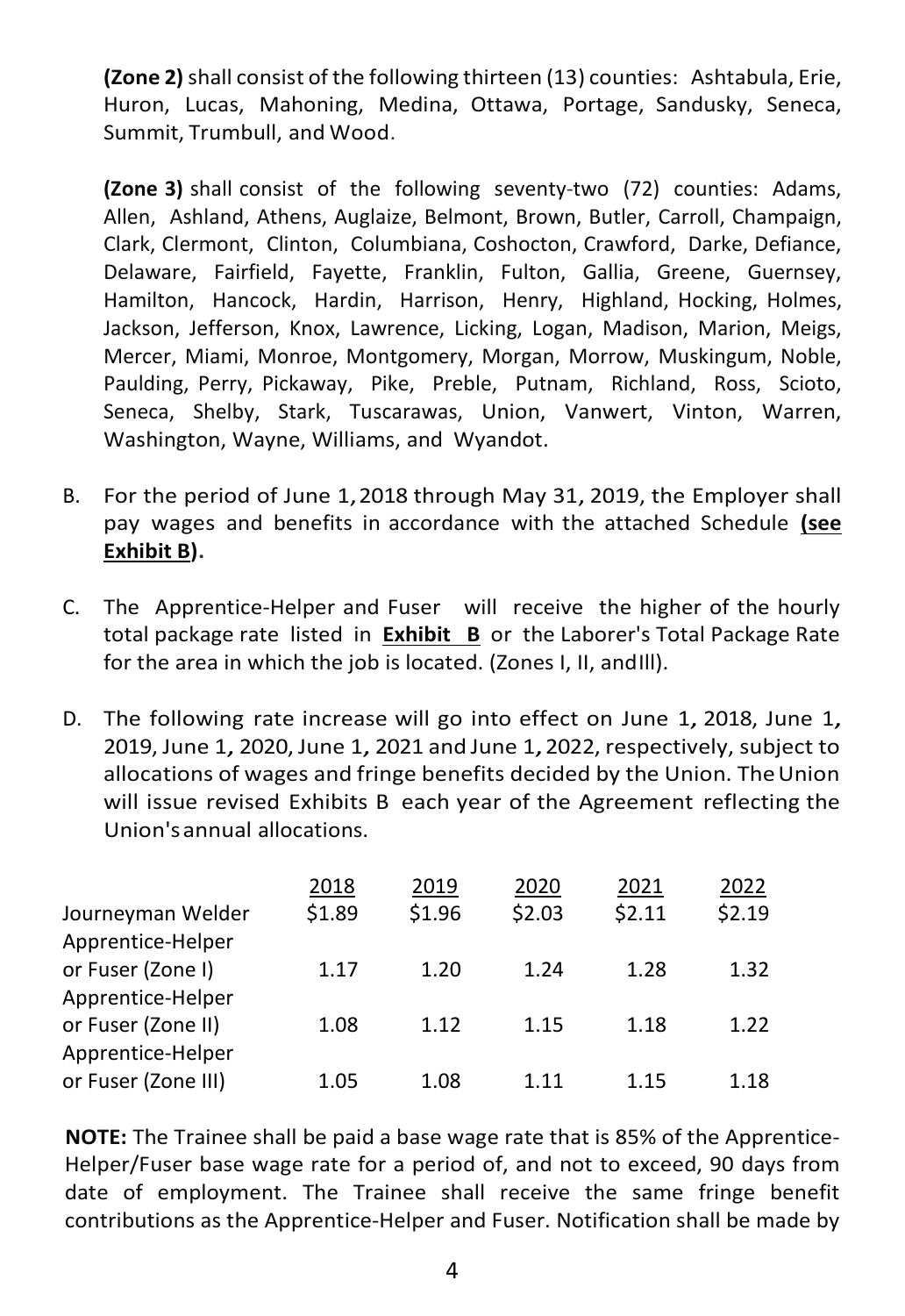Local 190 when the Trainee base wage rate terminates and the Apprentice-Helper/Fuser base wage rate applies.

E. The Employer shall honor all duly executed authorizations deductions for Union Dues Check-Off and Political Action Committee contributions. The amount of the deduction shall be deducted from the Employee's wages and forwarded to the Local Union on behalf of the Employee. All deductions shall, by their terms, be irrevocable for one year from the date they are signed or until the expiration of this Agreement, whichever first occurs.

A deduction may be revoked by giving written notice to the Employer and the Union at least sixty (60) days and not more than seventy-five (75) days before any periodic renewal date. Any deductions not revoked shall be automatically renewed for a successive yearly or applicable contract period, whichever is lesser.

- F. The Employershallmake contributions duringeachyear ofthisAddendum to the following trust funds for each hour worked by Employees covered by this Addendum:
	- 1. UA Local 190 PensionTrust;
	- 2. UA Local 190 Defined Contribution Trust;
	- 3. UA Local 190 Health and Welfare Trust;
	- 4. UA Local 190 SUB Trust;
	- 5. UA Local 190 Individual HRATrust;
	- 6. UA Local 190Scholarship Trust;
	- 7. UA Local 190Labor Management Trust Fund (Training Fund);
	- 8. International Training Fund; and
	- 9. National Distribution Pipeline Industry Communications & Productivity Fund
	- G. For the period of June 1, 2018 through May 31, 2019, the Employer shall contribute the amount set forth in the Schedule of Wages and Benefits (see Exhibit B) to the above designated funds. The hourly wage and fringe benefit contribution rates are subject to change annually depending on allocations determined by the Union on the Agreement's anniversary date and will be reflected on a newly issued Exhibit B.
	- H. All pay checks or pay receipts shall have the Employer's name and address, and list hours worked, all deductions, and week ended.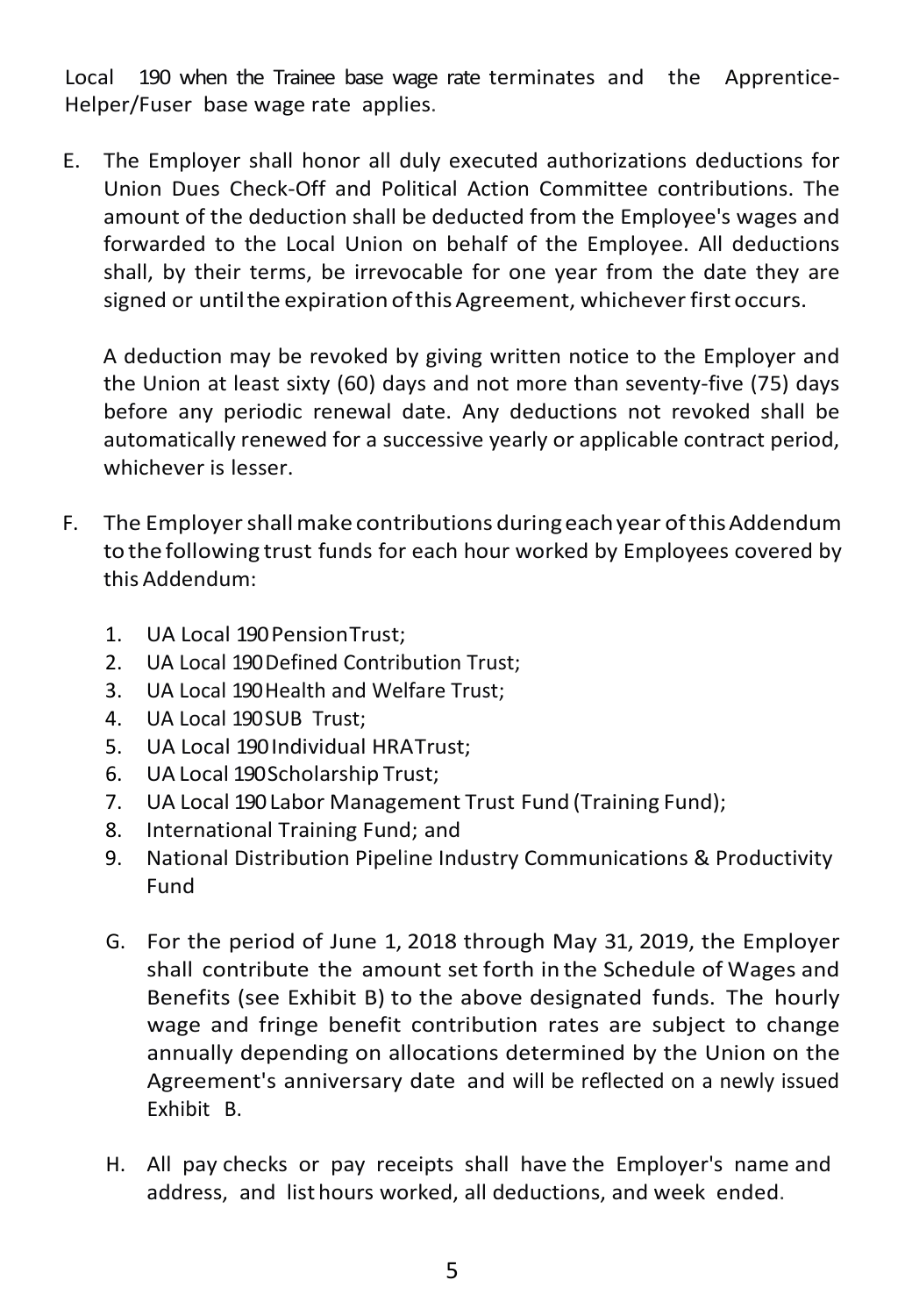I. The Employer hereby agrees to honor, upon presentation by the Union, all authorizations for deduction of initiation fees, which have been properly signed by the Employee, and to deduct the amount stated thereon from the wages earned by the Employee, and to pay the amount so deducted to U.A. Local 190by the 19th of the month following the month in which they were deducted.

#### **ARTICLE V FRINGE BENEFIT ADMINISTRATION ANDCOLLECTIONS**

- A. The requirements of Article XV of the National Agreement shall apply in full to all local union trust funds to which contributions {including deductions) are required to be paid pursuant to this Addendum.
- B. The Trustees of the Local 190 Fringe Benefits Funds are directed by the Agreements and Declarations of Trusts to operate and administer the Trusts, to collect contributions due to the Trusts, and to promulgate rules and regulations in connection therewith. Each Employer shall comply with all rules and regulations promulgated by the Trust Funds to which contributions are to be made pursuant to this Addendum, in addition to those set forth in this Article V.
- C. Mindful of these obligations to the participants and beneficiaries of the Trusts, the following rules and regulations are required to be followed for the payment of contributions and deductions under this Agreement:
	- 1. Administration:
		- a. Each Employer shall file a written report with the depository of the Fringe Benefit Funds on or before the nineteenth (19th) day of every calendar month, listing on a prescribed form, all Employees performing work under this Agreement for the previous month, showing the hours worked and tabulating the benefits owed as a result thereof. Said reports shall be accompanied by the Employers contribution in full for the monthreported.
		- b. If no payment has been received by the nineteenth (19th), the Administrator will send a certified letter to the delinquent contractors the next business day, notifying them of the delinquency and demanding payment.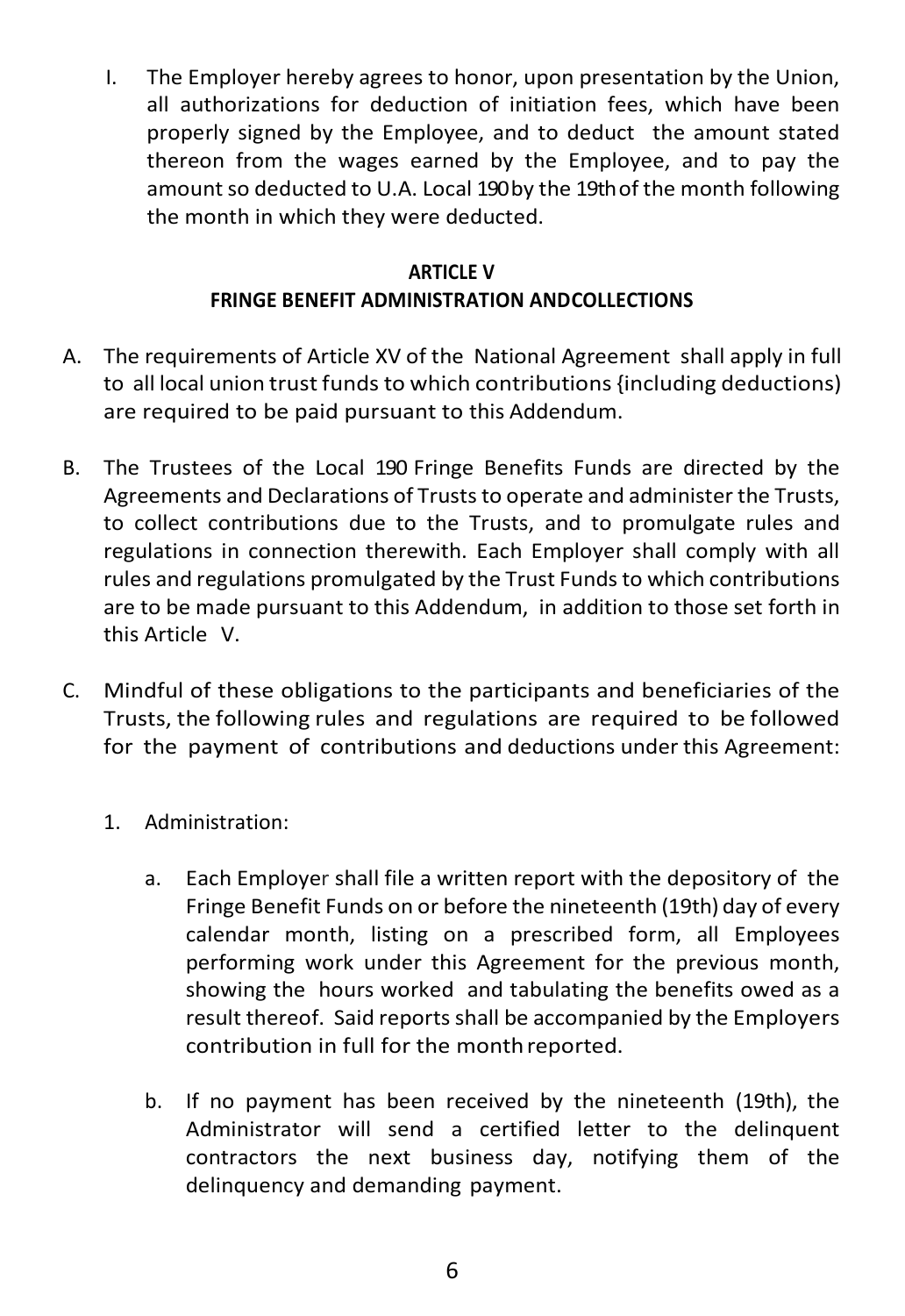- c. The Administrator, by the end of the calendar month, shall notify both the DCA and the Local 190 Business Manager of any Employers that have not paid the Fringe Benefits for the previous month, and the amount thereof and will provide a copy of any letter sent by the Administrator to the delinquent Employer.
- d. If, at that time, the payment has yet to be received, the Administrator will notify the Employer to appear at the next Trustee's meeting to resolve the delinquency.
- 2. Collection of delinquent fringe benefit reports and/or payments:
	- a. If the delinquency and related charges are not paid in full or secured by an agreement to pay at the Trustee meeting, the Fund's attorney will be instructed to institute collection procedures through the National Labor Relations Board and/or the United States District Court or any other collection procedures available to the Board. The Trustees shall immediately notify the Business Manager that the delinquency and charges have not been paid and that no agreement hasbeenreached.
	- b. An amount for liquidated damages attributable to the cost of collection shall accrue equal to ten percent (10%) of the amount in delinquency, plus interest (prime rate plus 4%) for late contributions received from the 20th through the 31st of each month and twenty percent (20%) of the amount in delinquency, plus interest (prime rate plus 4%) for late contributions received on or after the 1st of the following month and be added to the debt owed.
	- c. Any cost or expense, including actual attorney fees and auditing fees incurred by Local 190 or the Trustees for the collection of Fringe Benefit reports and/or payments, including audit fees for examination of records of the delinquent Employer shall be the responsibility of the delinquent Employer. It shall constitute part of such delinquency and shall be immediately due and payable whether or not collection procedures through the National Labor Relations Board and/or through District Court are instituted.
	- d. Payments shall be made in certified check or such other method that may be acceptable to theTrustees.
- 3. Bonds, weekly payments: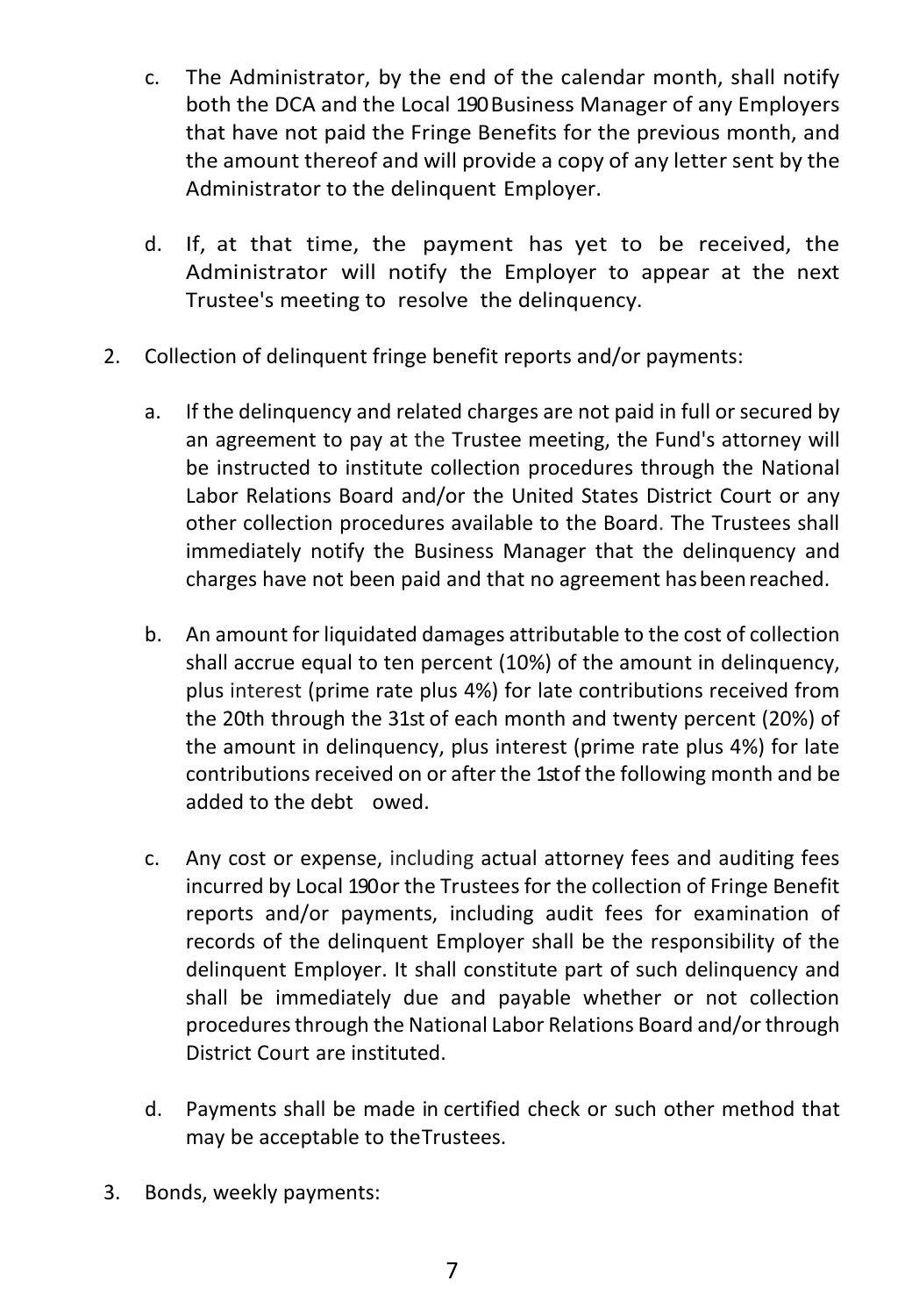- a. At any time during the term of this Agreement, the Trustees, in their discretion, in order to assure timely and regular payment of Fringe Benefits may require any Employer to provide the Funds with a payment bond, said payment bond to beONETHOUSAND FIVE HUNDRED DOLLARS (\$1,500.00) per Employee.
- b. The Trustees may also require, in their discretion, that any Employer make Fringe Benefit reports and/or payments on aweekly basis.
- 4. Audit requirements and procedures:
	- a. The Trustees shall, during each fiscal year of the Fringe Benefit Funds, cause a simple selection audit to be made of the records of not less than ten percent (10%) of the Employers signatoryhereto.
	- b. This audit shall be conducted by Certified Public Accountants retained by the Trustees for that purpose. The manner and method of conducting these audits shall be determined by the Certified Public Accountants conducting the audit, provided however, the auditors shall be permitted only to review any and all payroll records, and such other records as may be necessary to determine the obligation to pay fringe benefits of any Employer at any time during business hours. The scope of such review shall be confined to the records necessary to perform the review of Fringe Benefit obligations only. The Trustees may direct that specific Employers be audited in addition to those selected by the Certified Public Accountants, notwithstanding that a greater number than ten percent (10%) of signatory Employers will be audited in any fiscal year.
	- c. If at any time reasonable grounds exist that any Employer had filed an inaccurate or incomplete report, or that any report required to be filed has not been filed, or that the Employer is otherwise in violation of any provisions of this Article, the Trustees may direct that an immediate audit be made with regard to that signatory Employer.
- D. Contributions to the C & P Fund and the ITF shall be made in accordance with the terms of the National Agreement and the rules and regulations adopted by those Funds for the collection of contributions.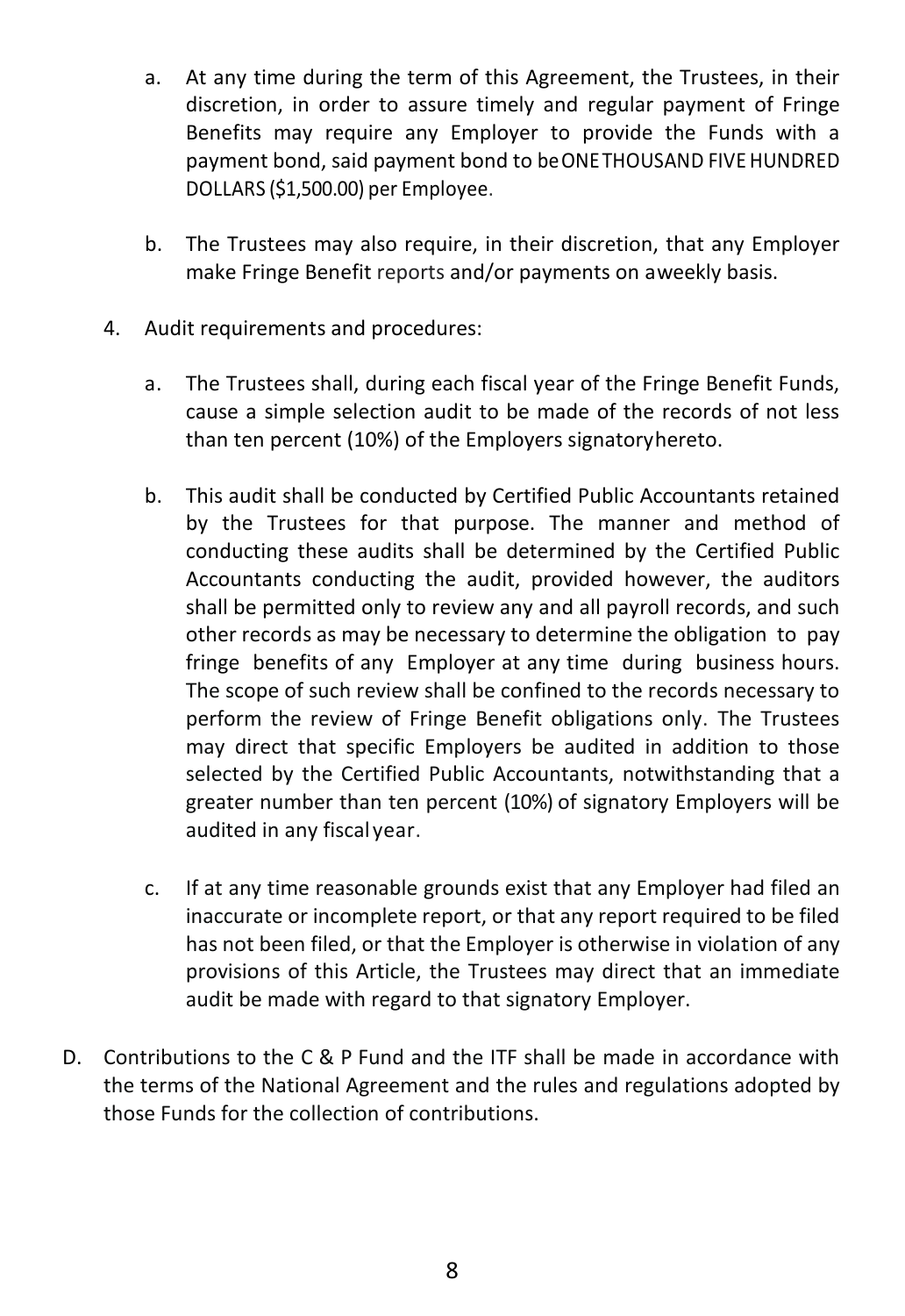## **ARTICLE VI JOB NOTIFICATION PRE-JOB CONFERENCE AND ENFORCEMENT**

- A. Employer agrees to notify the Union of jobs obtained by Employer, describing the location, size and extent of distribution systems and the proposed starting date.
- B. However, it is recognized that many distribution pipeline jobs are awarded on relatively short notice and are of relatively short duration. Where such jobs are part of a blanket agreement in which additional work has been awarded by the same owner company or municipality during the course of the working session, only one pre-job conference will be required. Such pre-job conferences between any individual Employer and the Union shall be considered as having satisfactorily established the basic conditions under which subsequent blanket agreement work shall be performed by such Employer under this Addendum, The Employer shall notify Local Union 190's Business Manager in writing of all work covered by the blanket agreement.

## **ARTICLE VII SAFETY AND WORKING RULES**

- A. The Parties acknowledge that the Union and the DCA have negotiated separate substance and alcohol abuse policies, copies of which are available by contacting the Union or the DCA. Such policies will apply to all work covered under this Addendum.
- B. The cost of any drug or alcohol test shall be paid by the Employer

## **ARTICLE VIII HOURS OFWORK, OVERTIME AND HOLIDAY PAY**

- A. Eight (8) hours of work shall constitute a day's work. The normal work day shall begin at 8:00 A.M. and end at 4:30 P.M., provided, however, that the starting time may be changed by agreement between the Union and the Employer.
- B. By agreement between the Union and the Employer the hours of work and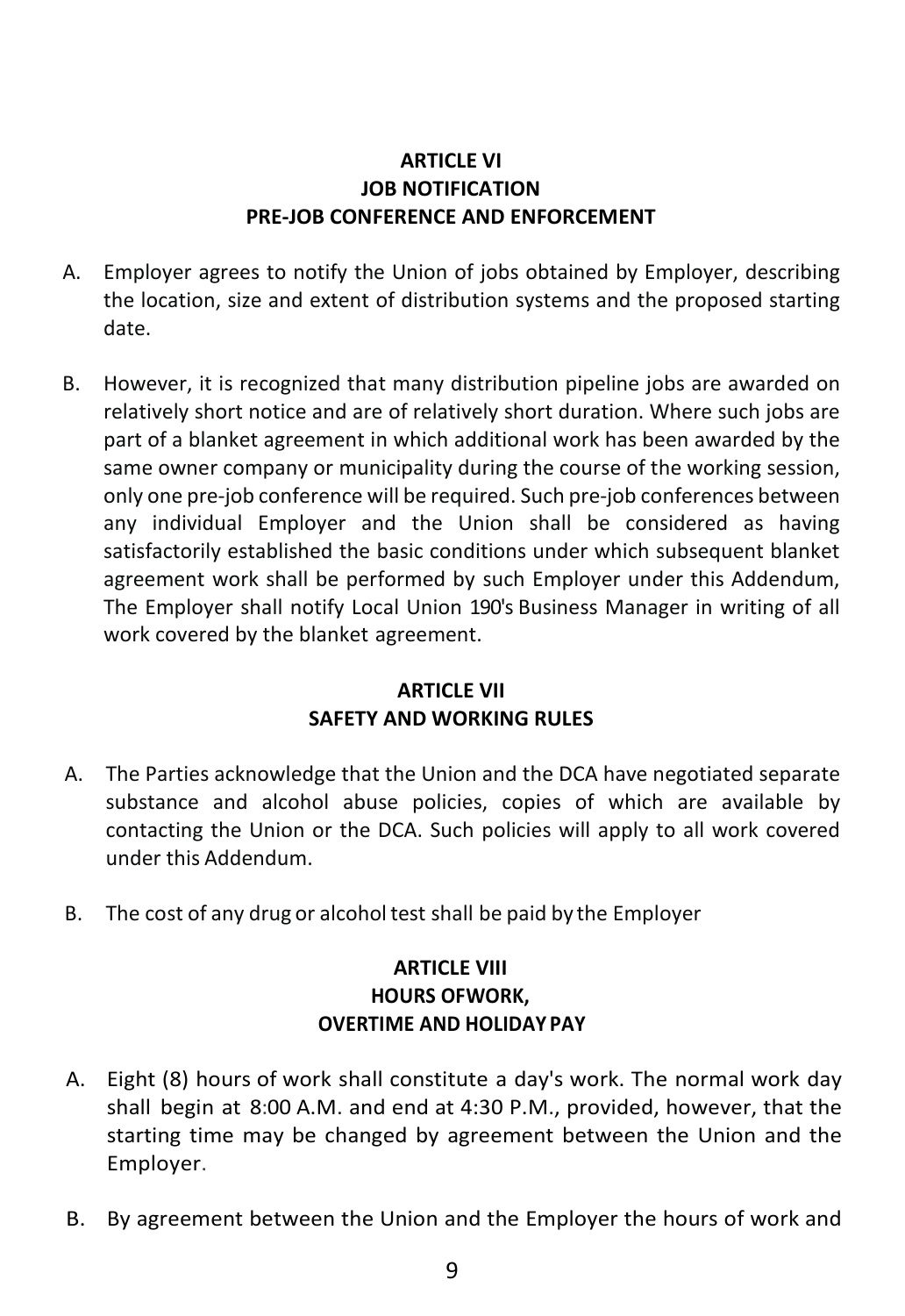work week may be changed to permit a four (4) day, ten (10) hour per day work week without the requirement of overtime pay as provided in paragraphDofthisArticle.

- C. When Employees are scheduled to work a four (4) day, ten (10) hour per day work week, it may become necessary to schedule an additional day of work to fulfill a forty (40) hour work week and make up time that is lost due to weather or other conditions . In that event, the Union and the Employer may agree by mutual consent to adjust the work schedule to include a makeup day in that work week.
- D. The work week shall begin on Monday and shall end on Friday. All hours worked on any regular work day prior to the starting time and after the quitting time established herein, or agreed upon by the Local Union and the Employer, shall be paid for at the rate of time and one-half (1-1/2) the straight time rate.
- E. All hours worked on Saturday shall be paid for at the rate of time and one-half (1-1/2) the straight time rate.
- F. All hours worked on Sunday shall be paid for at the rate of double (2) the straight time rate.
- G. Work performed on New Year's Day, Memorial Day, Fourth of July, Labor Day, Thanksgiving Day and Christmas Day shall be paid for at double (2) the straight time rate.

### **ARTICLE IX UNION REPRESENTATION AND ACCESS TO JOBS**

- A. The authorized representative of the Union may visit jobs during working hours, but, however, must not hinder or interfere with the progress of work. The Employer shall, upon request by the Union Representative, inform the Union of the exact locations of their jobs.
- B. The Steward shall be a working Employee appointed by the Business Manager of Local Union 190, who shall, in addition to his work as a journeyman, be permitted to perform during working hours such of his Local 190 duties as cannot be performed at other times and as expeditiously as possible, and the Employer agrees to allow the Steward a reasonable amount of time for the performance of such duties. Each Steward shall remain on the job as long as there is work in his particular craft or trade, unless circumstances warrant his removal, and such removal must be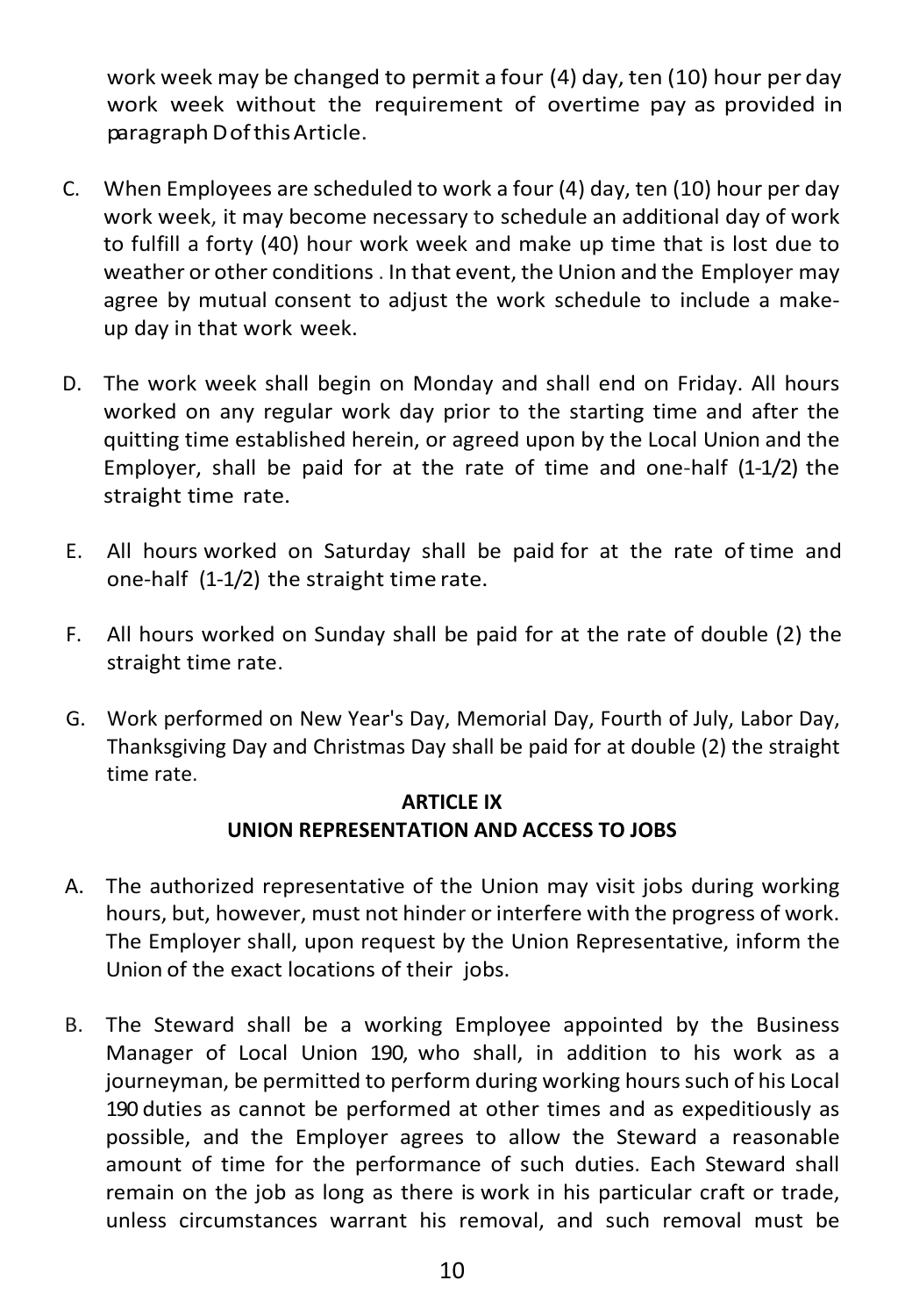approved by the Business Manager of Local Union 190, or his designee.

## **ARTICLE X REPORTING TIME PAY AND TESTING TIME**

- A. Any Employee, after being hired and ordered to report for work at the regular starting time and for whom no work is provided on the day that he has so reported, shall receive the equivalent of two (2) hours at the prevailing wage rate provided he has not been notified by the Employer before leaving his place of residence not to report. However, there shall not be any calls between 10:00 P.M. and 6:00 A.M.
- B. Any Employee who reports to work and for whom four (4) or fewer hours of work are provided, shall receive the equivalent of not less than four (4) hours pay, regardless of the actual time worked. If the Employee is working on a four/ten shift, the Employee will receive the equivalent of not less than five (5) hours pay.
- C. Any Employee who reports to work and who works more than four (4) hours in any one day shall receive the equivalent of not less than eight (8) hours pay for said day, regardless of the actual time worked. If the Employee is working on a four/ten shift, the Employee will receive the equivalent of not less than ten (10) hours pay for said day.
- D. The rules referenced above under paragraphs A, B and C will also apply to the fifth day when a pre-job conference has been held and a five (5) ten (10) hour work week has been agreed upon.
- E. The exceptions to the provisions set forth in Paragraphs A-0, above, shall be:
	- 1. When any Employee leaves the job site without permission of the Employer or refuses to work or continue work.
	- 2. When strike or work stoppage conditions prevent or make ill-advised, in the opinion of the Employer, the performance of any work or the continuance of work once started, the Employer may stop work. Should the conditions described in this paragraph exist, the Employee shall be entitled to pay for only time actually worked.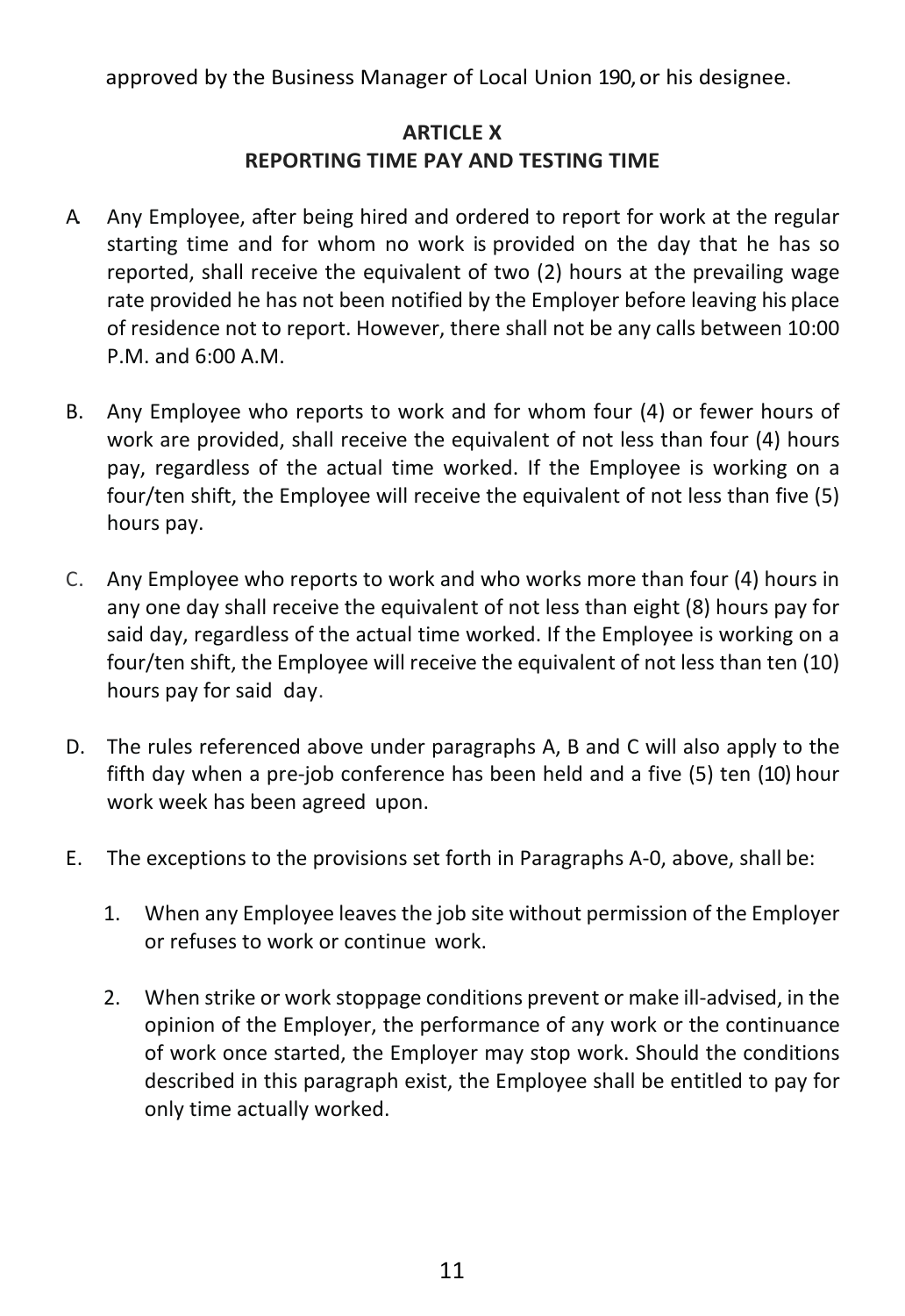#### **ARTICLE XI EFFECTIVE DATE, TERMINATION AND RENEWAL EFFECTIVE DATE, TERMINATION AND RENEWAL**

- A. This Agreement shall become effective June 1, 2018, when signed by the parties hereto and shall remain infull force and effect until its termination as provided herein below. parties hereto and shall remain infull force and effect until itstermination as provided herein below.
- B. The provisions of the Agreement shall continue in full force and effect until May 31, 2023, and thereafter until terminated at the option of either party after sixty (60) days' notice inwriting to the other. after sixty (60) days' notice inwriting to the other.

IN WITNESS WHEREOF, the parties hereto have, executed this Addendum this 3 day of *Queust*, 2018.  $\sum_{i=1}^{n}$  of  $\sum_{i=1}^{n}$   $\sum_{i=1}^{n}$   $\sum_{i=1}^{n}$ 

FOR THE UNION:

Dave Barnett

Director of Pipeline and Gas **Distribution United Association** 

FOR THE DISTRIBUTION **CONTINACTORS ASSOCIATION** 

Robert Darden **Executive Vice-President** 

**FOR THE EMPLOYER:** 

**Employer Name** 

5000 Scieto

CRy, State, Zio

FOR THE UNITED ASSOCIATION, LOCAL 190:

r i tijfS

Authorized Contractor Signature

FOR THE EMPLOYER:

Emloyer Name **Date** 

Address

City, State, Zip